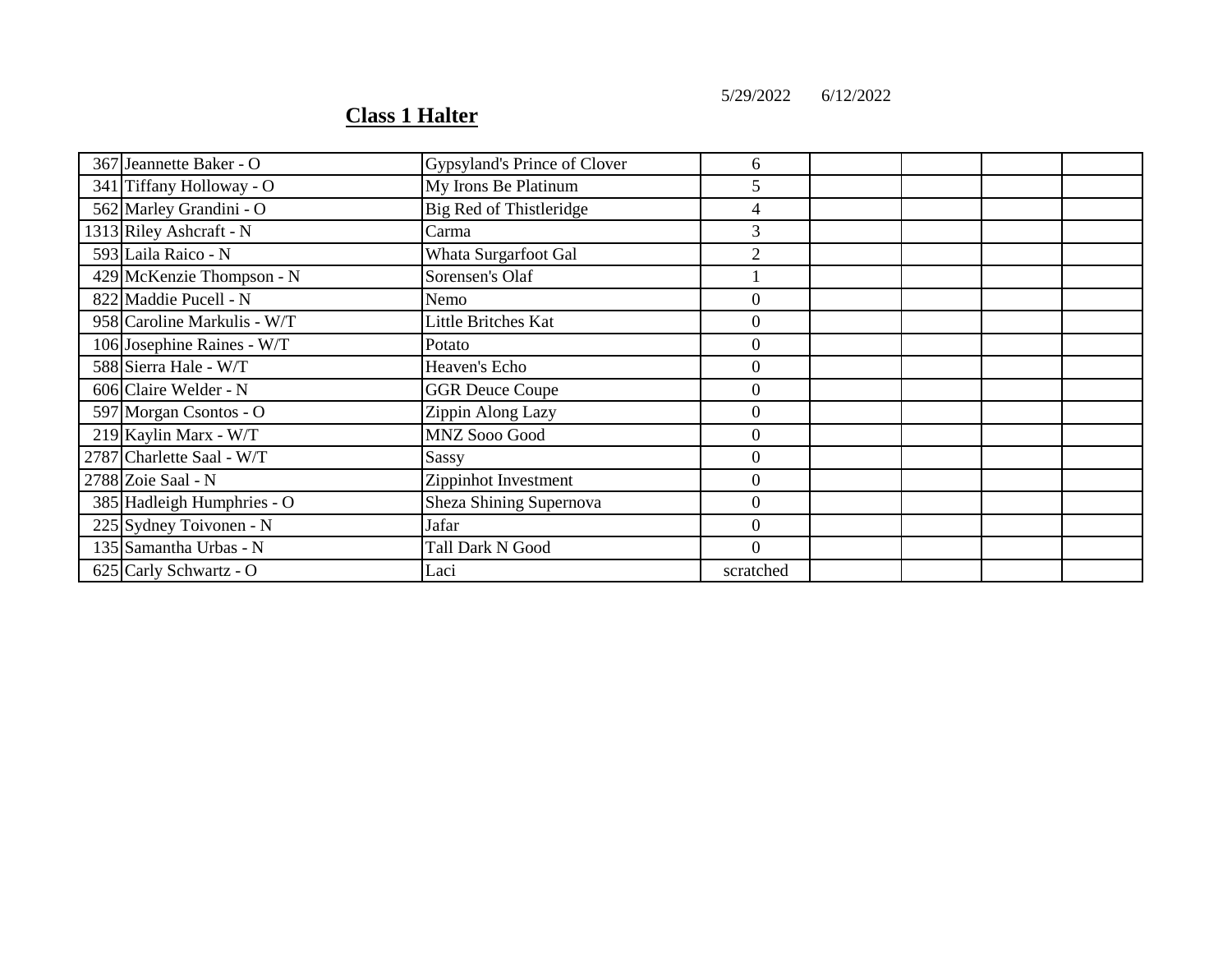| <b>Class 2 Ranch Halter</b>        |                            |                  |  |  |
|------------------------------------|----------------------------|------------------|--|--|
|                                    |                            |                  |  |  |
| 760 Alex Hurley - N                | sockettsdynamo             | 6                |  |  |
| 1707 Rachel Formica - O            | One Last Good Thing        | 5                |  |  |
| 277 Shelly Pemberton - O           | Zippin Cinnamon Twist      | $\overline{4}$   |  |  |
| 593 Laila Raico - N                | Whata Surgarfoot Gal       | 3                |  |  |
| 351 Vicky Poole - O                | <b>Kates Gun</b>           | $\overline{2}$   |  |  |
| 101 Logan Workman - W/T            | <b>Alert The Press DFM</b> | $\mathbf{1}$     |  |  |
| $\overline{1730}$ Amber Poling - O | Gigi                       | $\boldsymbol{0}$ |  |  |
| $313$ Kim Bowers - W/T             | My Irons Be Platinum       | $\boldsymbol{0}$ |  |  |
| 50 Julia Zym - O                   | PS Watch Me I'm Good       | $\overline{0}$   |  |  |
| 238 Alyssa Long - O                | JJ Frosted Tee Special     | $\boldsymbol{0}$ |  |  |
| 103 Josephine Raines - W/T         | Anywhere After Me          | $\overline{0}$   |  |  |
| 590 Daytona Hale - N               | Finch                      | $\boldsymbol{0}$ |  |  |
| 597 Morgan Csontos - O             | Zippin Along Lazy          | $\overline{0}$   |  |  |
| 444 Jayla Smith - N                | Play Guns Red Gin          | $\boldsymbol{0}$ |  |  |
| 639 Alex Bunker - O                | AJ                         | $\boldsymbol{0}$ |  |  |
| 333 Josselyn Mumm - N              | Chex My Rooster            | $\overline{0}$   |  |  |
| 180 Stella Montague - N            | <b>Ollie's Money Talks</b> | $\overline{0}$   |  |  |
|                                    |                            |                  |  |  |
| <b>Class 3 W/T Showmanship</b>     |                            |                  |  |  |
|                                    |                            |                  |  |  |
| 219 Kaylin Marx                    | <b>MNZ Sooo Good</b>       | 6                |  |  |
| 37 Lucy Cullis                     | Doc's Lil Nasty Girl       | $\overline{5}$   |  |  |
| 422 Mylie Burns                    | Katerina of Thistleridge   | $\overline{4}$   |  |  |
| 958 Caroline Markulis              | Little Britches Kat        | 3                |  |  |
| 427 Hayden Lang                    | <b>Roses Awarded</b>       | $\overline{2}$   |  |  |
| 588 Sierra Hale                    | Heaven's Echo              | 1                |  |  |
| 101 Logan Workman                  | <b>Alert The Press DFM</b> | $\overline{0}$   |  |  |
| 103 Josephine Raines               | Anywhere After Me          | $\boldsymbol{0}$ |  |  |
| 2787 Charlette Saal                | Sassy                      | $\boldsymbol{0}$ |  |  |
| 465 Lillian Hissa                  | Reis                       | $\mathbf{0}$     |  |  |
| 508 Molly Percic                   | Johnny                     | $\mathbf{0}$     |  |  |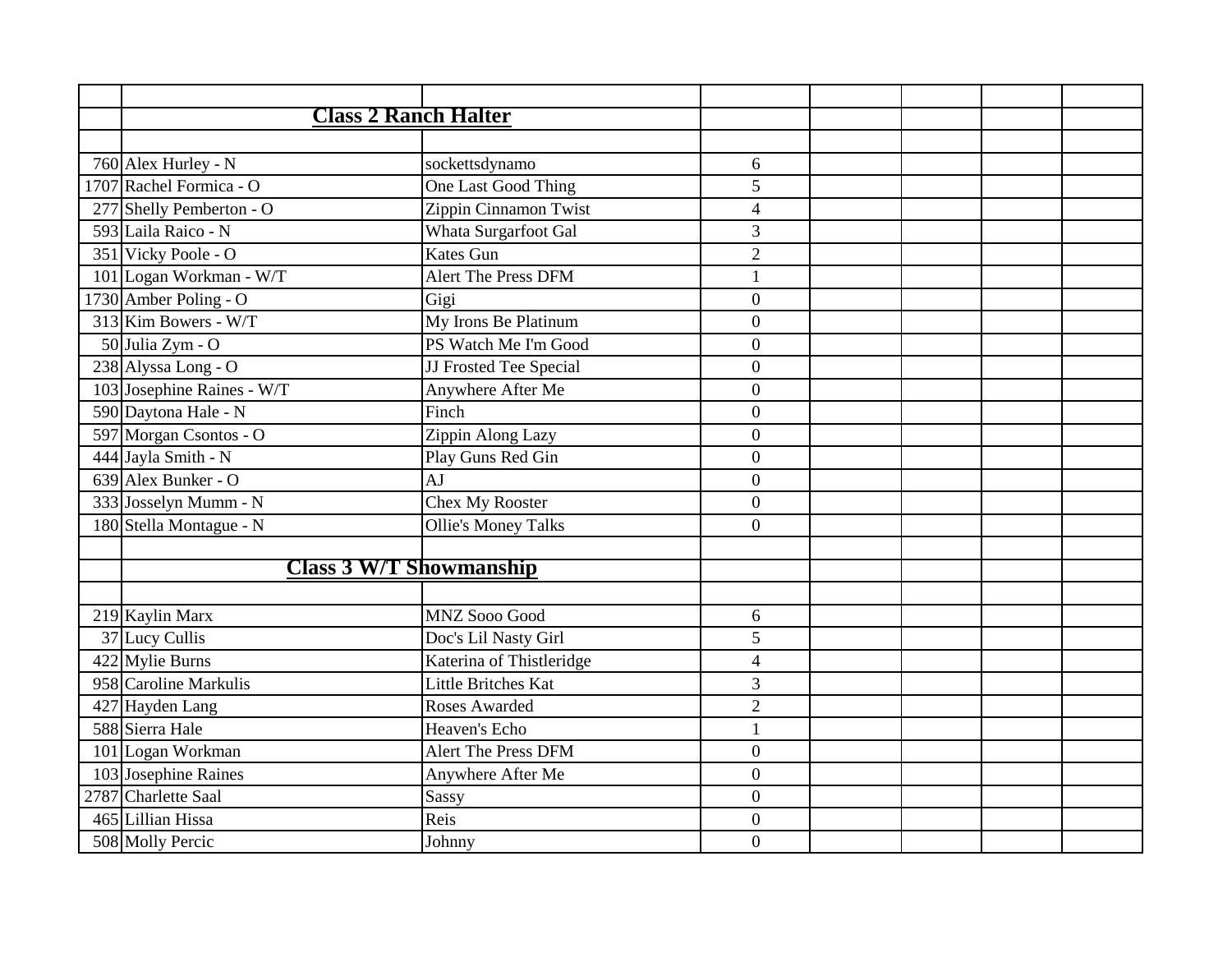| <b>Class 4 Novice Showmanship</b> |                              |                  |  |  |
|-----------------------------------|------------------------------|------------------|--|--|
|                                   |                              |                  |  |  |
| 429 McKenzie Thompson             | Sorensen's Olaf              | 6                |  |  |
| 2788 Zoie Saal                    | Zippinhot Investment         | 5                |  |  |
| 593 Laila Raico                   | Whata Surgarfoot Gal         | $\overline{4}$   |  |  |
| 590 Daytona Hale                  | Finch                        | 3                |  |  |
| 760 Alex Hurley                   | sockettsdynamo               | $\overline{2}$   |  |  |
| 181 Stella Montague               | Flight of the Phoenix        | $\mathbf{1}$     |  |  |
| 822 Maddie Pucell                 | Nemo                         | $\boldsymbol{0}$ |  |  |
| 1313 Riley Ashcraft               | Carma                        | $\boldsymbol{0}$ |  |  |
| 190 Rylie Winters                 | Arlo MHS                     | $\theta$         |  |  |
| 606 Claire Welder                 | <b>GGR</b> Deuce Coupe       | $\overline{0}$   |  |  |
| 705 Audrey Kilmer                 | Cheyenne                     | $\overline{0}$   |  |  |
| 225 Sydney Toivonen               | Jafar                        | $\boldsymbol{0}$ |  |  |
| 135 Samantha Urbas                | <b>Tall Dark N Good</b>      | $\overline{0}$   |  |  |
|                                   |                              |                  |  |  |
| <b>Class 5 Open Showmanship</b>   |                              |                  |  |  |
|                                   |                              |                  |  |  |
| 117 Sara Carowick                 | Willy                        | 6                |  |  |
| 625 Carly Schwartz                | Laci                         | 5                |  |  |
| 367 Jeannette Baker               | Gypsyland's Prince of Clover | $\overline{4}$   |  |  |
| 137 Carly Baxter                  | Heathen's Heartbreaker       | 3                |  |  |
| 835 Lauren Krieger                | Kareem                       | $\overline{2}$   |  |  |
| 361 Kamryn Foutty                 | <b>Bree</b>                  | $\mathbf{1}$     |  |  |
| 182 Allison Krieger               | <b>LLC</b> Serrando          | $\overline{0}$   |  |  |
| 50 Julia Zym                      | PS Watch Me I'm Good         | $\overline{0}$   |  |  |
| 238 Alyssa Long                   | JJ Frosted Tee Special       | $\boldsymbol{0}$ |  |  |
| 597 Morgan Csontos                | Zippin Along Lazy            | $\overline{0}$   |  |  |
| 357 Juli Gilson                   | Leanord                      | $\boldsymbol{0}$ |  |  |
| 562 Marley Grandini               | Big Red of Thistleridge      | $\overline{0}$   |  |  |
| 341 Tiffany Holloway              | My Irons Be Platinum         | $\overline{0}$   |  |  |
| 385 Hadleigh Humphries            | Sheza Shining Supernova      | $\boldsymbol{0}$ |  |  |
| 2086 Kristen Kontos               | <b>Shez Willy Pretty</b>     | $\overline{0}$   |  |  |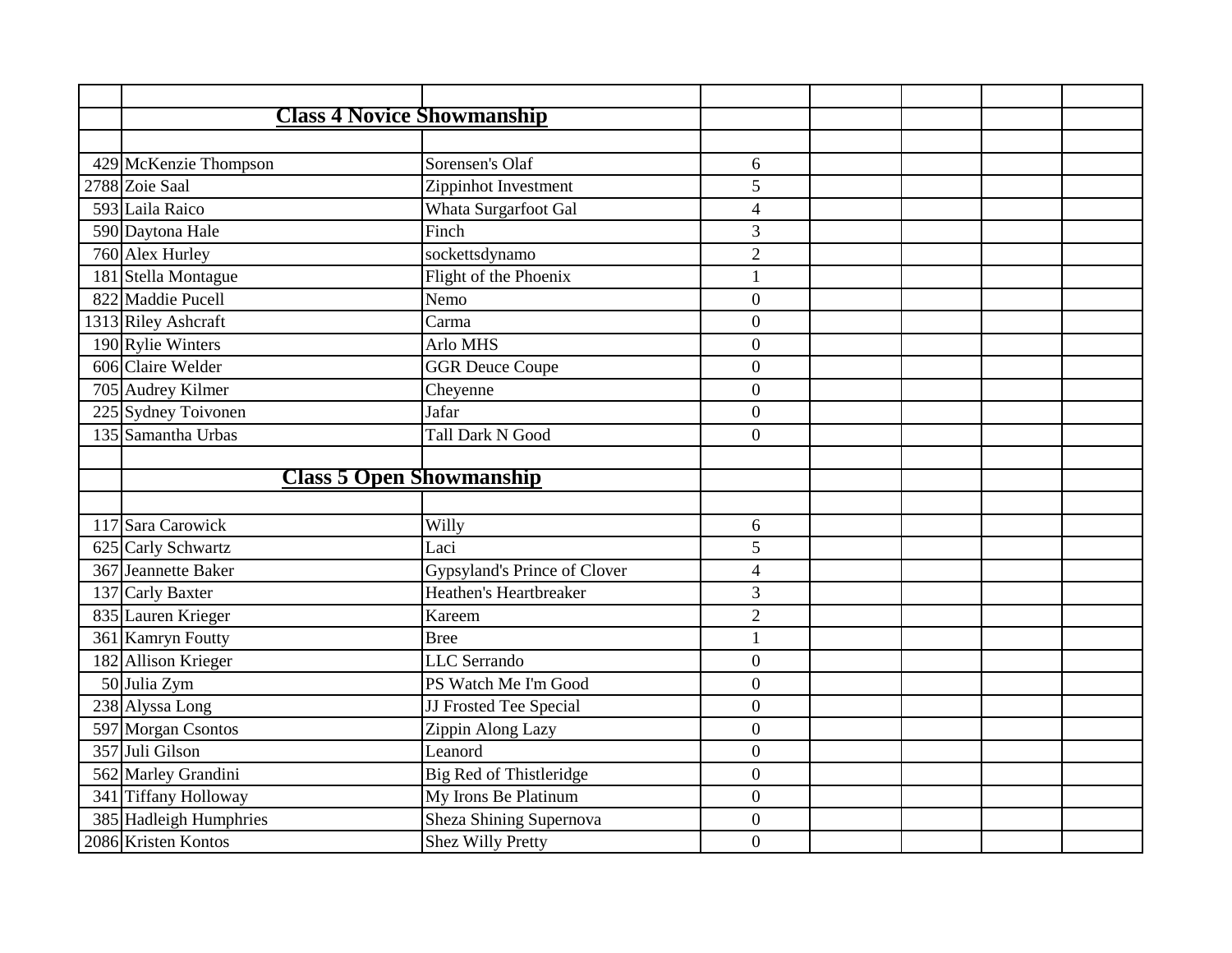| <b>Class 6 W/T Ranch Pattern</b>                |                            |                  |  |  |
|-------------------------------------------------|----------------------------|------------------|--|--|
|                                                 |                            |                  |  |  |
| 560 Kim Bowers                                  | My Irons Be Platinum       | 5                |  |  |
| 101 Logan Workman                               | <b>Alert The Press DFM</b> | $\overline{4}$   |  |  |
| 103 Josephine Raines                            | Anywhere After Me          | 3                |  |  |
| 2787 Charlette Saal                             | Sassy                      | $\overline{2}$   |  |  |
| 958 Caroline Markulis                           | Little Britches Kat        | <b>DQ</b>        |  |  |
| <b>Class 7 Green Horse Ranch Riding Pattern</b> |                            |                  |  |  |
|                                                 |                            |                  |  |  |
| 826 Elaine Kartley                              | <b>Sunquests King Pin</b>  | 6                |  |  |
| 277 Shelly Pemberton                            | Zippin Cinnamon Twist      | 5                |  |  |
| 45 Amber Poling                                 | Boon                       | $\overline{4}$   |  |  |
| 2627 MacKenzie Dunn                             | Slim Chance I'm Shady      | 3                |  |  |
| 350 Amber Poling                                | Hope                       | $\overline{2}$   |  |  |
| 351 Vicky Poole                                 | Kates Gun                  |                  |  |  |
| 597 Morgan Csontos                              | Zippin Along Lazy          | $\theta$         |  |  |
| 50 Julia Zym                                    | PS Watch Me I'm Good       | scratched        |  |  |
|                                                 |                            |                  |  |  |
| <b>Class 8 Limited Ranch Riding Pattern</b>     |                            |                  |  |  |
| 341 Tiffany Holloway                            | My Irons Be Platinum       | 6                |  |  |
| 277 Shelly Pemberton                            | Zippin Cinnamon Twist      | 5                |  |  |
| 238 Alyssa Long                                 | JJ Frosted Tee Special     | $\overline{4}$   |  |  |
| 444 Jayla Smith                                 | Play Guns Red Gin          | 3                |  |  |
| 625 Carly Schwartz                              | Laci                       | $\sqrt{2}$       |  |  |
| 180 Stella Montague                             | <b>Ollie's Money Talks</b> | $\mathbf{1}$     |  |  |
| 760 Alex Hurley                                 | sockettsdynamo             | $\overline{0}$   |  |  |
| 593 Laila Raico                                 | Whata Surgarfoot Gal       | $\overline{0}$   |  |  |
| 590 Daytona Hale                                | Finch                      | $\overline{0}$   |  |  |
| 870 Risa LeBlanc                                | VS CC Chrome               | $\boldsymbol{0}$ |  |  |
| 333 Josselyn Mumm                               | Chex My Rooster            | $\overline{0}$   |  |  |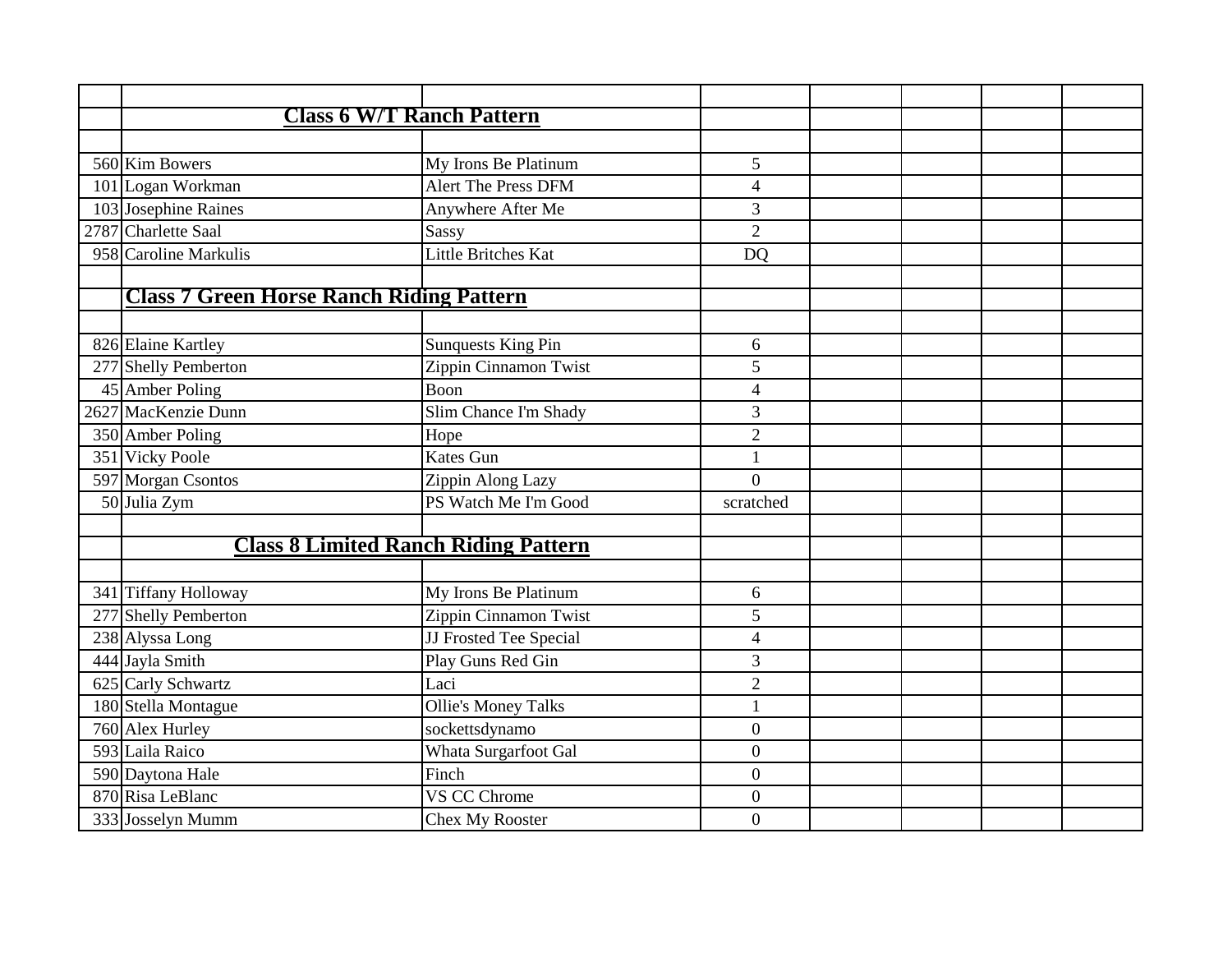| <b>Class 9 Open Ranch Riding Pattern</b> |                            |                  |  |  |
|------------------------------------------|----------------------------|------------------|--|--|
|                                          |                            |                  |  |  |
| 1707 Rachel Formica                      | One Last Good Thing        | 5                |  |  |
| 585 Sally McGrew                         | <b>AJL Winchester Way</b>  | $\overline{4}$   |  |  |
| 183 Amy Poling                           | Moonshine                  | 3                |  |  |
| 13 Jamie Davis                           | Roosters Little Leo        | $\overline{2}$   |  |  |
| 597 Morgan Csontos                       | Zippin Along Lazy          | $\mathbf{1}$     |  |  |
| 50 Julia Zym                             | PS Watch Me I'm Good       | scratched        |  |  |
|                                          |                            |                  |  |  |
| <b>Class 11 W/T Ranch Rail</b>           |                            |                  |  |  |
|                                          |                            |                  |  |  |
| 560 Kim Bowers                           | My Irons Be Platinum       | $\overline{4}$   |  |  |
| 101 Logan Workman                        | <b>Alert The Press DFM</b> | 3                |  |  |
| 958 Caroline Markulis                    | Little Britches Kat        | $\overline{2}$   |  |  |
| 103 Josephine Raines                     | Anywhere After Me          | $\mathbf{1}$     |  |  |
|                                          |                            |                  |  |  |
| <b>Class 12 Limited Ranch Horse Rail</b> |                            |                  |  |  |
|                                          |                            |                  |  |  |
| 333 Josselyn Mumm                        | <b>Chex My Rooster</b>     | 6                |  |  |
| 151 Alexis Poling                        | Moonshine                  | 5                |  |  |
| 341 Tiffany Holloway                     | My Irons Be Platinum       | $\overline{4}$   |  |  |
| 870 Risa LeBlanc                         | <b>VS CC Chrome</b>        | 3                |  |  |
| 238 Alyssa Long                          | JJ Frosted Tee Special     | $\overline{2}$   |  |  |
| 760 Alex Hurley                          | sockettsdynamo             | $\mathbf{1}$     |  |  |
| 351 Vicky Poole                          | <b>Kates Gun</b>           | $\overline{0}$   |  |  |
| 277 Shelly Pemberton                     | Zippin Cinnamon Twist      | $\boldsymbol{0}$ |  |  |
| 826 Elaine Kartley                       | <b>Sunquests King Pin</b>  | $\overline{0}$   |  |  |
| 593 Laila Raico                          | Whata Surgarfoot Gal       | $\overline{0}$   |  |  |
| 590 Daytona Hale                         | Finch                      | $\overline{0}$   |  |  |
| 444 Jayla Smith                          | Play Guns Red Gin          | $\overline{0}$   |  |  |
| 180 Stella Montague                      | <b>Ollie's Money Talks</b> | $\overline{0}$   |  |  |
| 2627 MacKenzie Dunn                      | Slim Chance I'm Shady      | scratched        |  |  |
|                                          |                            |                  |  |  |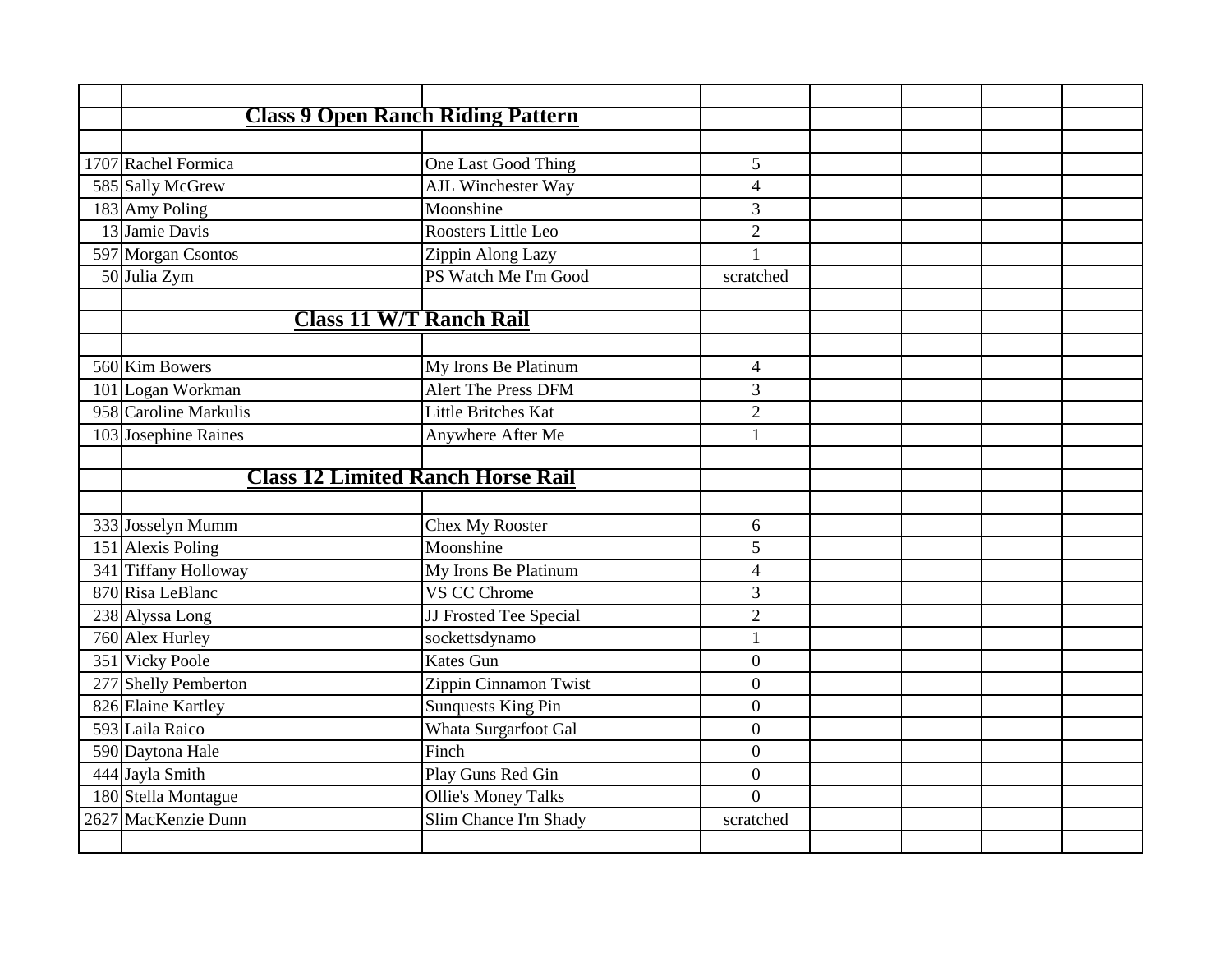|     | <b>Class 13 Open Ranch Rail</b>     |                              |                  |  |  |
|-----|-------------------------------------|------------------------------|------------------|--|--|
|     |                                     |                              |                  |  |  |
|     | 349 Casey Pierce                    | <b>Shootin For Dunit</b>     | 6                |  |  |
|     | 639 Alex Bunker                     | AJ                           | 5                |  |  |
|     | 84 Amy Poling                       | Boon                         | 4                |  |  |
|     | 1707 Rachel Formica                 | One Last Good Thing          | 3                |  |  |
|     | 350 Amber Poling                    | Hope                         | $\overline{2}$   |  |  |
|     | 597 Morgan Csontos                  | Zippin Along Lazy            |                  |  |  |
|     | 50 Julia Zym                        | PS Watch Me I'm Good         | scratched        |  |  |
|     |                                     |                              |                  |  |  |
|     | <b>Class 14 Generation Gap</b>      |                              |                  |  |  |
|     |                                     |                              |                  |  |  |
|     | 625 Carly Schwartz & Taryn Swick    | Laci                         | 6                |  |  |
| 219 | Kaylin Marx & Dawn Allison          | <b>MNZ Sooo Good</b>         | 5                |  |  |
| 101 | Logan Workman & Chelsea Workman     | Alert The Press DFM          | 4                |  |  |
| 427 | Hayden Lang & Heather Lang          | Roses Awarded                | 3                |  |  |
|     | 2788 Zoie Saal & Raine Saal         | Zippinhot Investment         | $\overline{2}$   |  |  |
| 333 | Josselyn Mumm & Jamie Davis         | <b>Chex My Rooster</b>       |                  |  |  |
|     | 1313 Riley Ashcraft & Linda Kennedy | Carma                        | $\boldsymbol{0}$ |  |  |
| 822 | Maddie Pucell & Christine Pucell    | Nemo                         | $\overline{0}$   |  |  |
| 958 | Caroline Markulis & Heather Godale  | Little Britches Kat          | $\boldsymbol{0}$ |  |  |
| 593 | Laila Raico & Leah Raico            | Whata Sugarfoot Gal          | $\overline{0}$   |  |  |
| 429 | McKenzie Thompson & Kailyn Foutty   | Sorensen's Olaf              | $\overline{0}$   |  |  |
| 590 | Daytona Hale & Carol Hale           | Finch                        | $\overline{0}$   |  |  |
| 367 | Jeanette Baker & Jeniffer Baker     | Gypsyland's Prince of Clover | $\theta$         |  |  |
|     | 2787 Charlette Saal &               | Sassy                        | scratched        |  |  |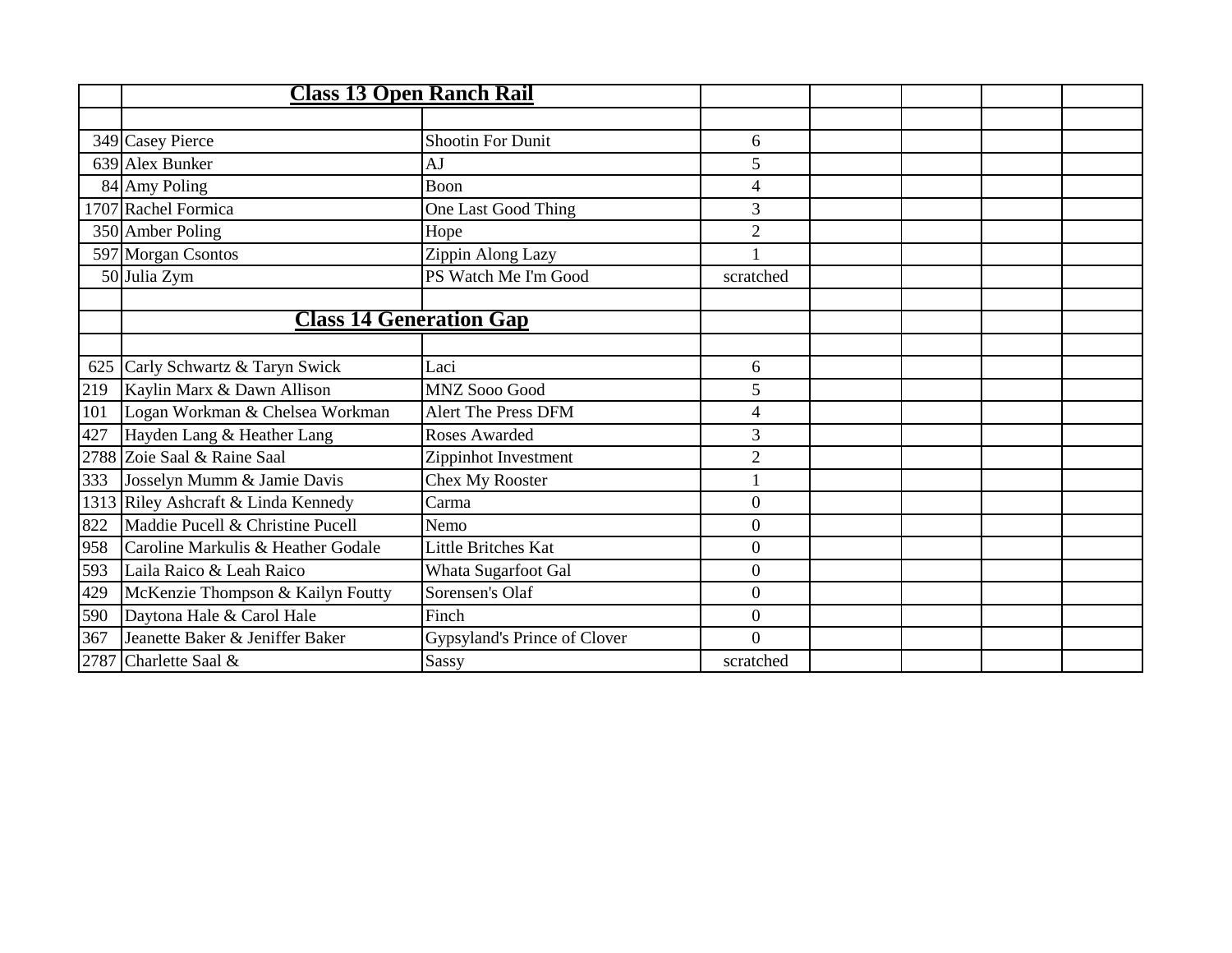|   | <b>Class 15 W/T English Equitation</b>    |                                    |                  |  |  |
|---|-------------------------------------------|------------------------------------|------------------|--|--|
|   |                                           |                                    |                  |  |  |
|   | 958 Caroline Markulis                     | Little Britches Kat                | 6                |  |  |
|   | 422 Mylie Burns                           | Katerina of Thistleridge           | 5                |  |  |
|   | 37 Lucy Cullis                            | Doc's Lil Nasty Girl               | $\overline{4}$   |  |  |
|   | 1174 Claire Cadorette                     | Colby                              | 3                |  |  |
|   | 219 Kaylin Marx                           | <b>MNZ Sooo Good</b>               | $\overline{2}$   |  |  |
|   | 2787 Charlette Saal                       | Sassy                              | $\mathbf{1}$     |  |  |
|   | 465 Lillian Hissa                         | Reis                               | $\mathbf{0}$     |  |  |
|   | 6 Sofia Giorgi                            | Shamrock                           | $\boldsymbol{0}$ |  |  |
|   | 508 Molly Percic                          | Johnny                             | $\Omega$         |  |  |
|   |                                           |                                    |                  |  |  |
|   | <b>Class 16 Novice English Equitation</b> |                                    |                  |  |  |
|   |                                           |                                    |                  |  |  |
|   | 829 Emily Cvelbar                         | Lord Sebastian of Enchanted Forest | 6                |  |  |
|   | 190 Rylie Winters                         | Arlo MHS                           | 5                |  |  |
|   | 429 McKenzie Thompson                     | Sorensen's Olaf                    | $\overline{4}$   |  |  |
|   | 135 Samantha Urbas                        | <b>Tall Dark N Good</b>            | $\overline{3}$   |  |  |
|   | 225 Sydney Toivonen                       | Jafar                              | $\overline{2}$   |  |  |
|   | 590 Daytona Hale                          | Finch                              |                  |  |  |
|   | 593 Laila Raico                           | Whata Surgarfoot Gal               | $\overline{0}$   |  |  |
|   | 1313 Riley Ashcraft                       | Carma                              | $\overline{2}$   |  |  |
|   | 2788 Zoie Saal                            | Zippinhot Investment               | $\boldsymbol{0}$ |  |  |
|   | 333 Josselyn Mumm                         | Chex My Rooster                    | $\overline{0}$   |  |  |
|   | 181 Stella Montague                       | Flight of the Phoenix              | $\overline{0}$   |  |  |
| 3 | Cait Ryan                                 | Ranger                             | $\boldsymbol{0}$ |  |  |
|   | 705 Audrey Kilmer                         | Cheyenne                           | $\overline{0}$   |  |  |
|   | 822 Maddie Pucell                         | Nemo                               | $\theta$         |  |  |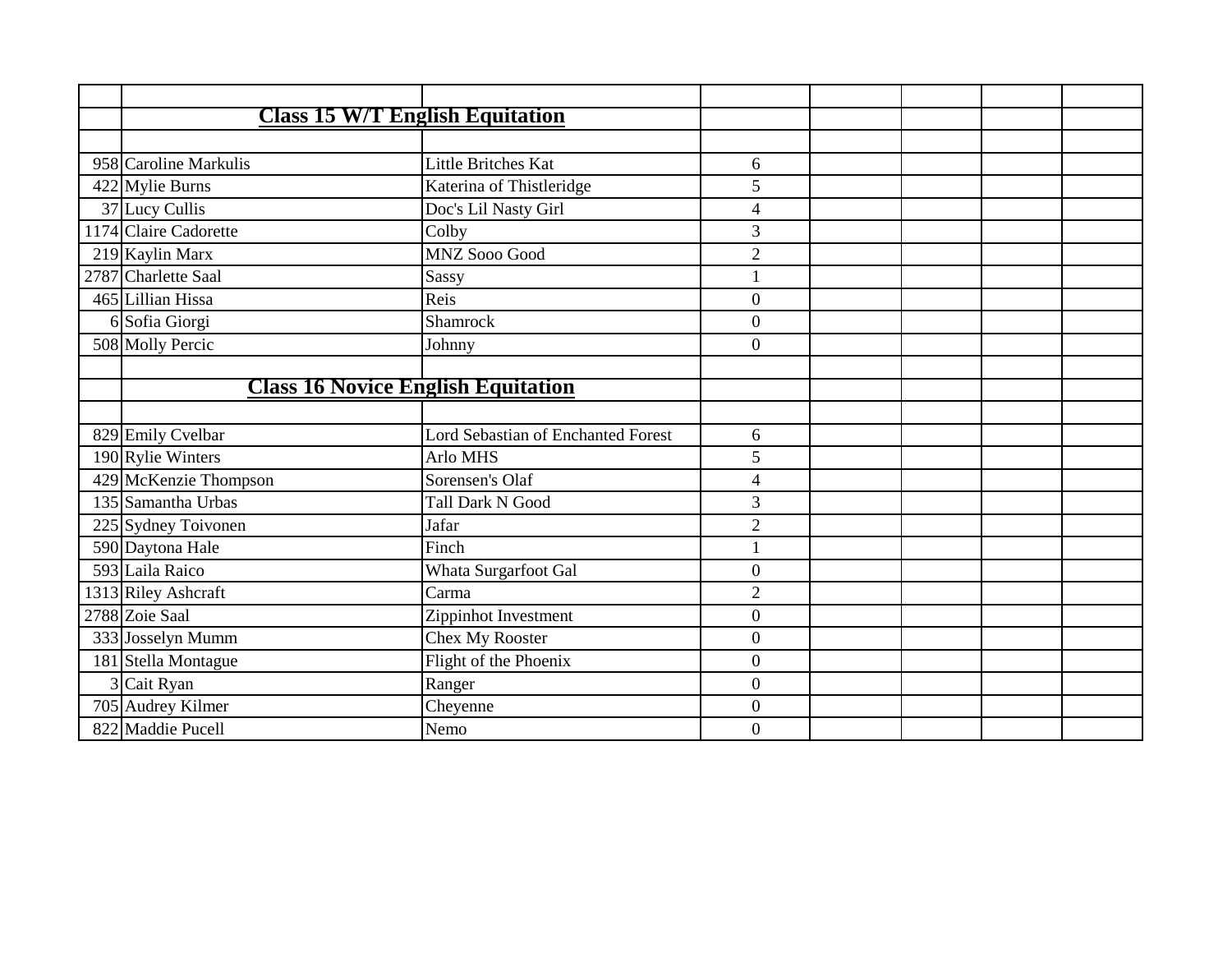|                        | <b>Class 17 Open English Equitation</b> |                                                 |                |  |  |
|------------------------|-----------------------------------------|-------------------------------------------------|----------------|--|--|
|                        |                                         |                                                 |                |  |  |
| 182 Allison Krieger    |                                         | <b>LLC</b> Serrando                             | 6              |  |  |
| 367 Jeannette Baker    |                                         | Gypsyland's Prince of Clover                    | 5              |  |  |
| 562 Marley Grandini    |                                         | Big Red of Thistleridge                         | 4              |  |  |
| 385 Hadleigh Humphries |                                         | Sheza Shining Supernova                         | 3              |  |  |
| 137 Carly Baxter       |                                         | Heathen's Heartbreaker                          | $\overline{2}$ |  |  |
| 835 Lauren Krieger     |                                         | Kareem                                          |                |  |  |
| 597 Morgan Csontos     |                                         | Zippin Along Lazy                               | $\overline{0}$ |  |  |
| 811 Allie Russell      |                                         | <b>Kissin Me Breathless</b>                     | $\mathbf{0}$   |  |  |
| 361 Kamryn Foutty      |                                         | <b>Bree</b>                                     | $\overline{0}$ |  |  |
| 117 Sara Carowick      |                                         | Willy                                           | $\overline{0}$ |  |  |
| 625 Carly Schwartz     |                                         | Laci                                            | $\overline{0}$ |  |  |
| 357 Juli Gilson        |                                         | Leonard                                         | scratched      |  |  |
|                        | <b>Class 18 W/T HUS</b>                 |                                                 |                |  |  |
|                        |                                         |                                                 |                |  |  |
| 422 Mylie Burns        |                                         |                                                 | 6              |  |  |
| 958 Caroline Markulis  |                                         | Katerina of Thistleridge<br>Little Britches Kat | 5              |  |  |
| 465 Lillian Hissa      |                                         | Reis                                            |                |  |  |
|                        |                                         |                                                 | 4              |  |  |
| 2787 Charlette Saal    |                                         | <b>Sassy</b>                                    | 3              |  |  |
| 37 Lucy Cullis         |                                         | Doc's Lil Nasty Girl                            | $\overline{2}$ |  |  |
| 1174 Claire Cadorette  |                                         | Colby                                           |                |  |  |
| 219 Kaylin Marx        |                                         | MNZ Sooo Good                                   | $\overline{0}$ |  |  |
| 4 Reagan Lee           |                                         | Joey                                            | $\overline{0}$ |  |  |
| 6 Sofia Giorgi         |                                         | Shamrock                                        | $\theta$       |  |  |
| 508 Molly Percic       |                                         | Johnny                                          | $\mathbf{0}$   |  |  |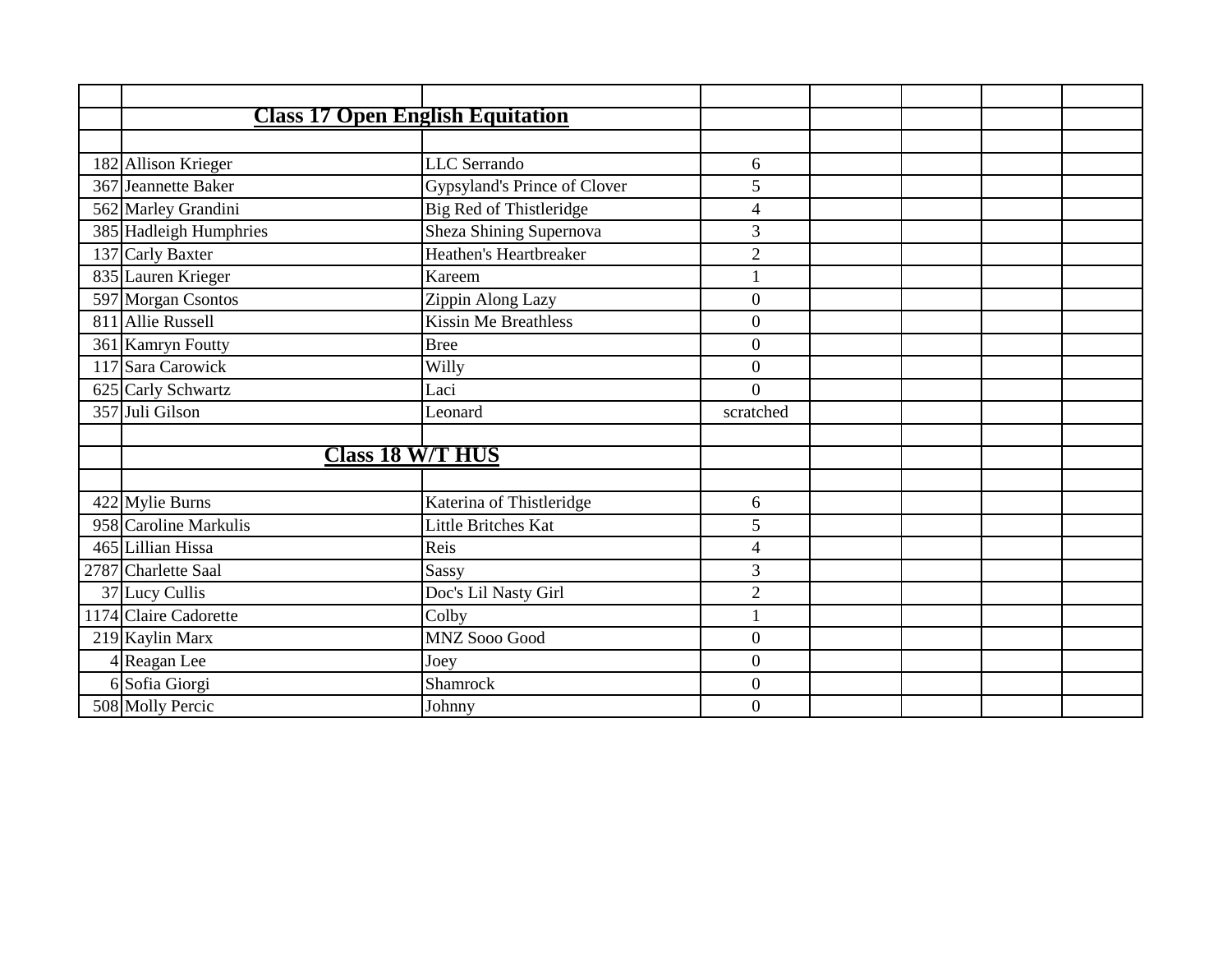| <b>Class 19 Novice HUS</b> |                                           |                |  |  |
|----------------------------|-------------------------------------------|----------------|--|--|
|                            |                                           |                |  |  |
| 2788 Zoie Saal             | Zippinhot Investment                      | 6              |  |  |
| 429 McKenzie Thompson      | Sorensen's Olaf                           | 5              |  |  |
| 135 Samantha Urbas         | <b>Tall Dark N Good</b>                   | $\overline{4}$ |  |  |
| 190 Rylie Winters          | Arlo MHS                                  | 3              |  |  |
| 225 Sydney Toivonen        | Jafar                                     | $\overline{2}$ |  |  |
| 829 Emily Cvelbar          | <b>Lord Sebastian of Enchanted Forest</b> | $\mathbf{1}$   |  |  |
| 1313 Riley Ashcraft        | Carma                                     | $\overline{0}$ |  |  |
| 593 Laila Raico            | Whata Surgarfoot Gal                      | $\overline{0}$ |  |  |
| 590 Daytona Hale           | Finch                                     | $\overline{0}$ |  |  |
| 333 Josselyn Mumm          | Chex My Rooster                           | $\theta$       |  |  |
| 181 Stella Montague        | Flight of the Phoenix                     | $\mathbf{0}$   |  |  |
| 3 Cait Ryan                | Ranger                                    | $\overline{0}$ |  |  |
| 705 Audrey Kilmer          | Cheyenne                                  | $\theta$       |  |  |
| 822 Maddie Pucell          | Nemo                                      | $\overline{0}$ |  |  |
|                            |                                           |                |  |  |
| <b>Class 20 Open HUS</b>   |                                           |                |  |  |
|                            |                                           |                |  |  |
| 835 Lauren Krieger         | Kareem                                    | 6              |  |  |
| 367 Jeannette Baker        | Gypsyland's Prince of Clover              | 5              |  |  |
| 182 Allison Krieger        | <b>LLC</b> Serrando                       | $\overline{4}$ |  |  |
| 385 Hadleigh Humphries     | Sheza Shining Supernova                   | 3              |  |  |
| 562 Marley Grandini        | Big Red of Thistleridge                   | $\overline{2}$ |  |  |
| 137 Carly Baxter           | Heathen's Heartbreaker                    | 1              |  |  |
| 597 Morgan Csontos         | Zippin Along Lazy                         | $\overline{0}$ |  |  |
| 357 Juli Gilson            | Leonard                                   | $\mathbf{0}$   |  |  |
| 811 Allie Russell          | <b>Kissin Me Breathless</b>               | $\overline{0}$ |  |  |
| 361 Kamryn Foutty          | <b>Bree</b>                               | $\overline{0}$ |  |  |
| 117 Sara Carowick          | Willy                                     | $\overline{0}$ |  |  |
| 625 Carly Schwartz         | Laci                                      | $\overline{0}$ |  |  |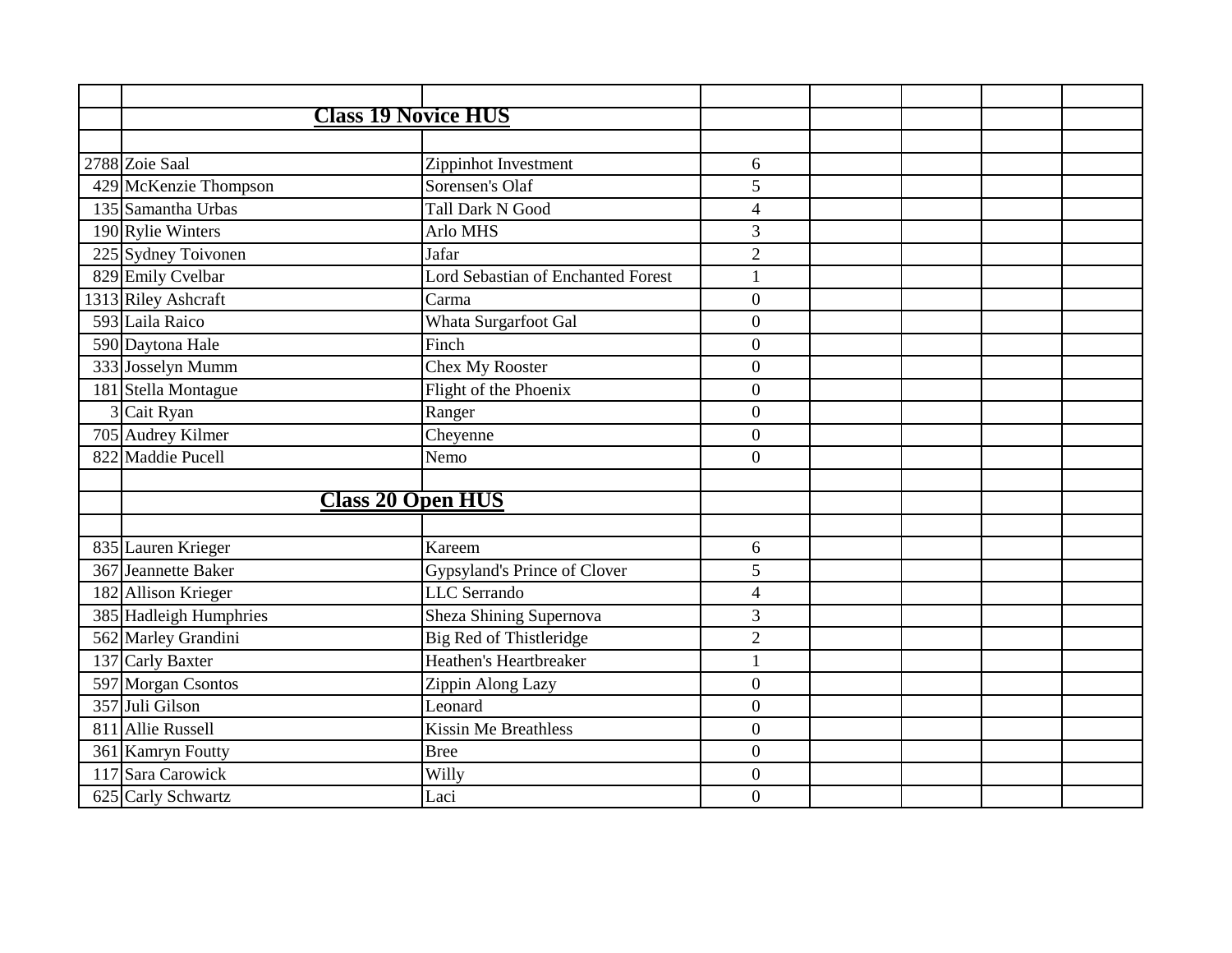| <b>Class 21 Leadline</b>                    |                                    |                          |  |  |
|---------------------------------------------|------------------------------------|--------------------------|--|--|
|                                             |                                    |                          |  |  |
| 110 Ava Cadorette                           | Colby                              | 6                        |  |  |
| 411 Savannah Allison                        | <b>MNZ Sooo Good</b>               | 5                        |  |  |
| 16 Lorelei Bissuti                          | Prayer of Hope                     | $\overline{4}$           |  |  |
| 924 Savannah Rowley                         | Taylor's Tiempo                    | 3                        |  |  |
| 140 Remington Raines                        | <b>Butter</b>                      | $\overline{2}$           |  |  |
| 315 Chester Kartley                         | <b>Sunquests King Pin</b>          |                          |  |  |
| 513 Luke Kontos                             | <b>Shez Willy Pretty</b>           | scratched                |  |  |
|                                             |                                    |                          |  |  |
| <b>Class 22 Open/Novice Discipline Rail</b> |                                    |                          |  |  |
|                                             |                                    |                          |  |  |
| 367 Jeannette Baker open                    | Gypsyland's Prince of Clover       | 6                        |  |  |
| 333 Josselyn Mumm - novice                  | Chex My Rooster                    | 5                        |  |  |
| 137 Carly Baxter - open                     | <b>Heathen's Heartbreaker</b>      | $\overline{\mathcal{A}}$ |  |  |
| 597 Morgan Csontos                          | Zippin Along Lazy                  | 3                        |  |  |
| 135 Samantha Urbas                          | <b>Tall Dark N Good</b>            | $\mathbf{2}$             |  |  |
| 2788 Zoie Saal                              | Zippinhot Investment               | 1                        |  |  |
| 1313 Riley Ashcraft                         | Carma                              | $\overline{0}$           |  |  |
| 826 Elaine Kartley                          | <b>Sunquests King Pin</b>          | $\overline{0}$           |  |  |
| 593 Laila Raico                             | Whata Surgarfoot Gal               | $\overline{0}$           |  |  |
| 621 Sienna McCormick                        | <b>True Deadly Obsession</b>       | $\overline{0}$           |  |  |
| 829 Emily Cvelbar                           | Lord Sebastian of Enchanted Forest | $\overline{0}$           |  |  |
| 419 McKenzie Thompson                       | Sorensen's Olaf                    | $\boldsymbol{0}$         |  |  |
| 590 Daytona Hale                            | Finch                              | $\overline{0}$           |  |  |
| 562 Marley Grandini                         | <b>Big Red of Thistleridge</b>     | $\overline{0}$           |  |  |
| 181 Stella Montague                         | Flight of the Phoenix              | $\boldsymbol{0}$         |  |  |
| 625 Carly Schwartz                          | Laci                               | $\overline{0}$           |  |  |
| 385 Hadleigh Humphries                      | Sheza Shining Supernova            | $\boldsymbol{0}$         |  |  |
| 705 Audrey Kilmer                           | Cheyenne                           | $\overline{0}$           |  |  |
| 225 Sydney Toivonen                         | Jafar                              | $\boldsymbol{0}$         |  |  |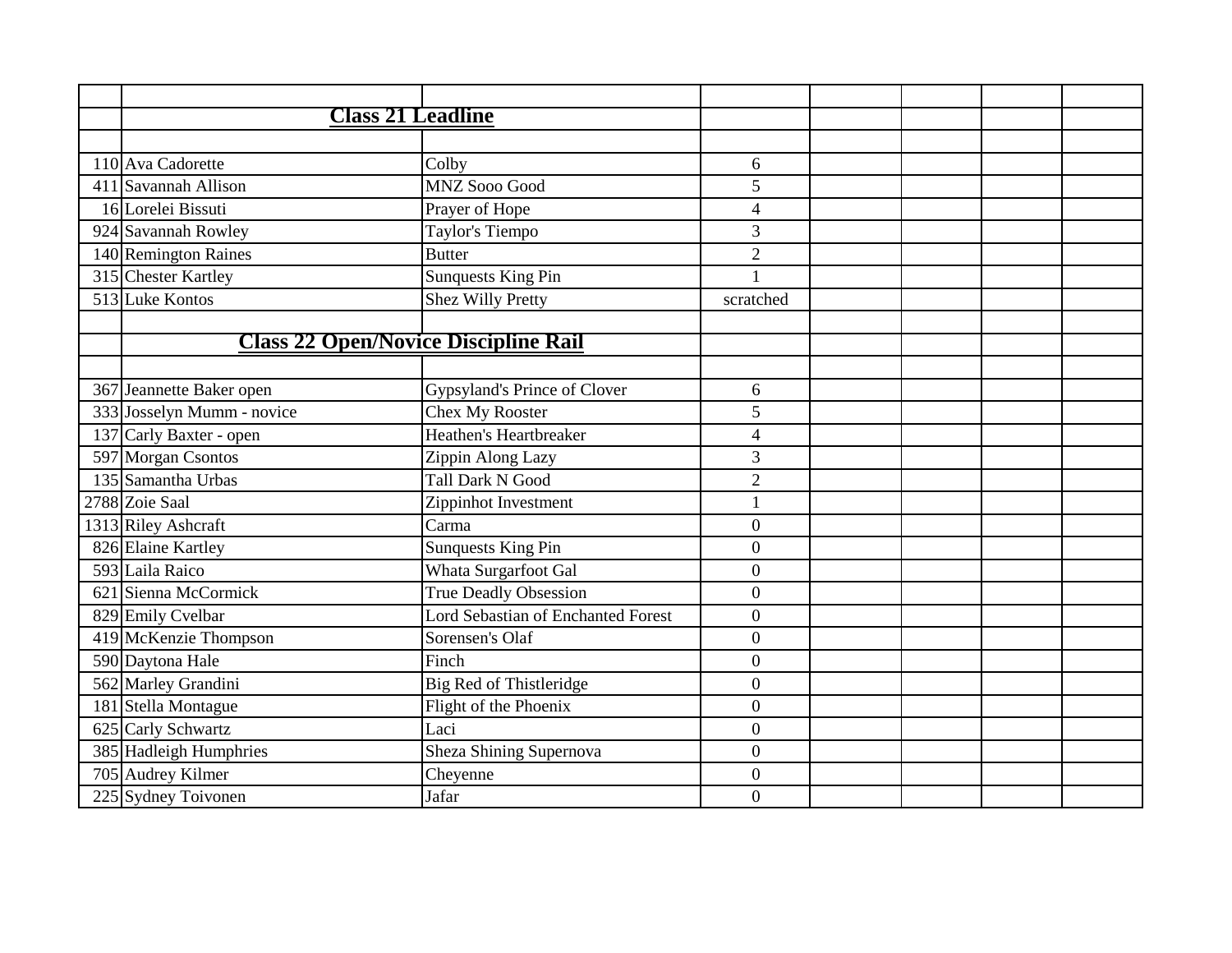| <b>Class 23 W/T Western Horsemanship</b>    |                                           |                  |  |  |
|---------------------------------------------|-------------------------------------------|------------------|--|--|
|                                             |                                           |                  |  |  |
| 1174 Claire Cadorette                       | Colby                                     | 6                |  |  |
| 422 Mylie Burns                             | Katerina of Thistleridge                  | 5                |  |  |
| 465 Lillian Hissa                           | Reis                                      | $\overline{4}$   |  |  |
| 37 Lucy Cullis                              | Doc's Lil Nasty Girl                      | 3                |  |  |
| 427 Hayden Lang                             | <b>Roses Awarded</b>                      | $\overline{2}$   |  |  |
| 588 Sierra Hale                             | Heaven's Echo                             |                  |  |  |
| 101 Logan Workman                           | <b>Alert The Press DFM</b>                | $\overline{0}$   |  |  |
| 103 Josephine Raines                        | Anywhere After Me                         | $\overline{0}$   |  |  |
| 219 Kaylin Marx                             | <b>MNZ Sooo Good</b>                      | $\boldsymbol{0}$ |  |  |
| 2787 Charlette Saal                         | Sassy                                     | $\mathbf{0}$     |  |  |
| 508 Molly Percic                            | Johnny                                    | $\Omega$         |  |  |
|                                             |                                           |                  |  |  |
| <b>Class 24 Novice Western Horsemanship</b> |                                           |                  |  |  |
|                                             |                                           |                  |  |  |
| 429 McKenzie Thompson                       | Sorensen's Olaf                           | 6                |  |  |
| 2788 Zoie Saal                              | Zippinhot Investment                      | 5                |  |  |
| 135 Samantha Urbas                          | <b>Tall Dark N Good</b>                   | $\overline{4}$   |  |  |
| 333 Josselyn Mumm                           | Chex My Rooster                           | 3                |  |  |
| 225 Sydney Toivonen                         | Jafar                                     | $\overline{2}$   |  |  |
| 621 Sienna McCormick                        | <b>True Deadly Obsession</b>              | 1                |  |  |
| 1313 Riley Ashcraft                         | Carma                                     | $\overline{0}$   |  |  |
| 593 Laila Raico                             | Whata Surgarfoot Gal                      | $\overline{0}$   |  |  |
| 829 Emily Cvelbar                           | <b>Lord Sebastian of Enchanted Forest</b> | $\overline{0}$   |  |  |
| 590 Daytona Hale                            | Finch                                     | $\overline{0}$   |  |  |
| 444 Jayla Smith                             | Play Guns Red Gin                         | $\mathbf{0}$     |  |  |
| 705 Audrey Kilmer                           | Cheyenne                                  | $\theta$         |  |  |
| 190 Rylie Winters                           | Arlo MHS                                  | scratched        |  |  |
| 606 Claire Welder                           | <b>GGR</b> Deuce Coupe                    | scratched        |  |  |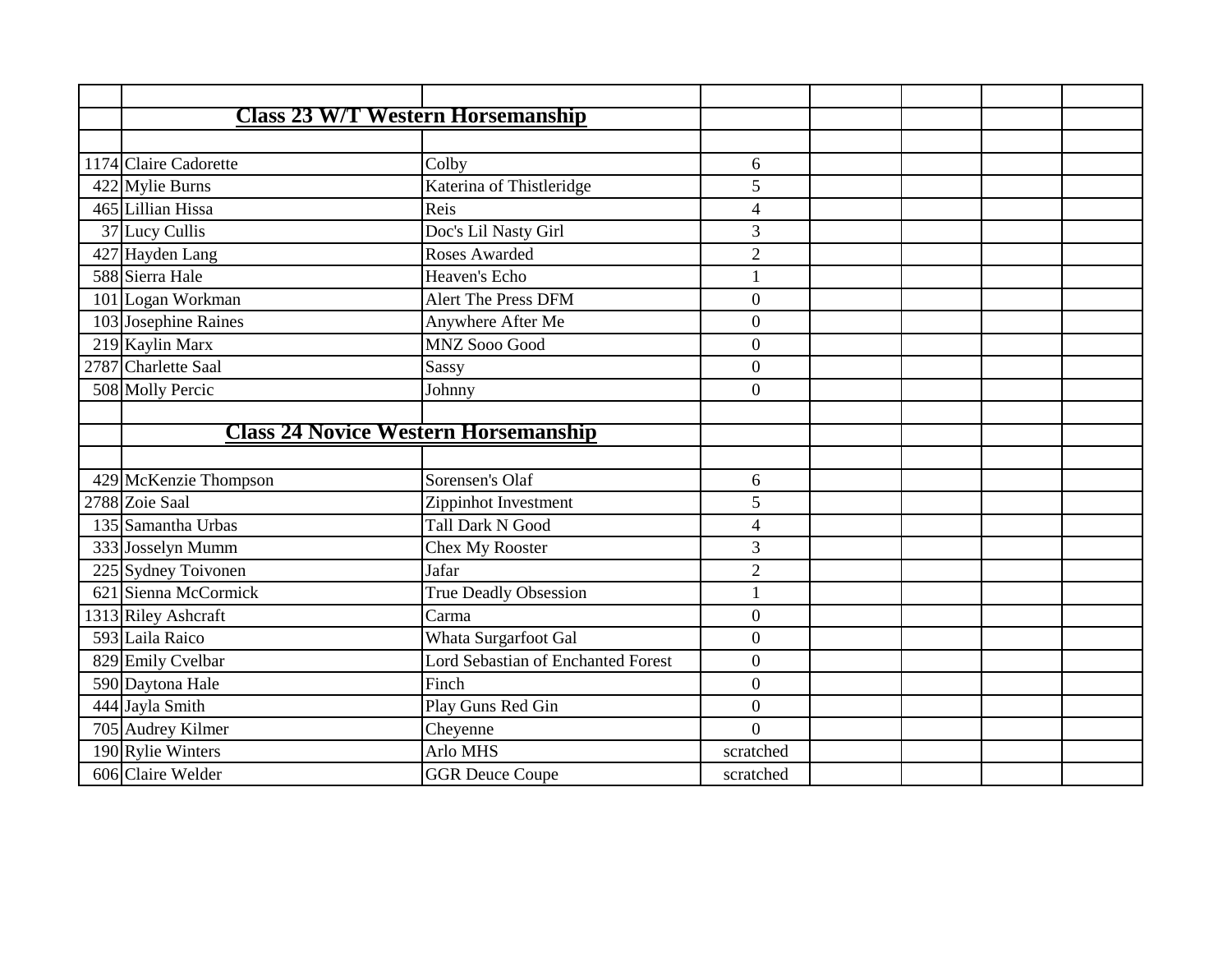|                        | <b>Class 25 Open Western Horsemanship</b> |                |  |  |
|------------------------|-------------------------------------------|----------------|--|--|
|                        |                                           |                |  |  |
| 562 Marley Grandini    | Big Red of Thistleridge                   | 6              |  |  |
| 367 Jeannette Baker    | Gypsyland's Prince of Clover              | 5              |  |  |
| 137 Carly Baxter       | Heathen's Heartbreaker                    | 4              |  |  |
| 835 Lauren Krieger     | Kareem                                    | $\mathfrak{Z}$ |  |  |
| 625 Carly Schwartz     | Laci                                      | $\overline{2}$ |  |  |
| 811 Allie Russell      | <b>Kissin Me Breathless</b>               |                |  |  |
| 827 Catherine Jones    | Kobe Wisley Zippin                        | $\overline{0}$ |  |  |
| 597 Morgan Csontos     | Zippin Along Lazy                         | $\overline{0}$ |  |  |
| 361 Kamryn Foutty      | <b>Bree</b>                               | $\overline{0}$ |  |  |
| 117 Sara Carowick      | Willy                                     | $\overline{0}$ |  |  |
| 357 Juli Gilson        | Leonard                                   | scratched      |  |  |
| 385 Hadleigh Humphries | Sheza Shining Supernova                   | scratched      |  |  |
|                        |                                           |                |  |  |
|                        | <b>Class 26 W/T Western Pleasure</b>      |                |  |  |
|                        |                                           |                |  |  |
| 219 Kaylin Marx        | <b>MNZ Sooo Good</b>                      | 6              |  |  |
| 465 Lillian Hissa      | Reis                                      | 5              |  |  |
| 1174 Claire Cadorette  | Colby                                     | 4              |  |  |
| 427 Hayden Lang        | <b>Roses Awarded</b>                      | 3              |  |  |
| 422 Mylie Burns        | Katerina of Thistleridge                  | $\overline{2}$ |  |  |
| 37 Lucy Cullis         | Doc's Lil Nasty Girl                      |                |  |  |
| 588 Sierra Hale        | Heaven's Echo                             | $\overline{0}$ |  |  |
| 2787 Charlette Saal    | Sassy                                     | $\overline{0}$ |  |  |
| 508 Molly Percic       | Johnny                                    | $\Omega$       |  |  |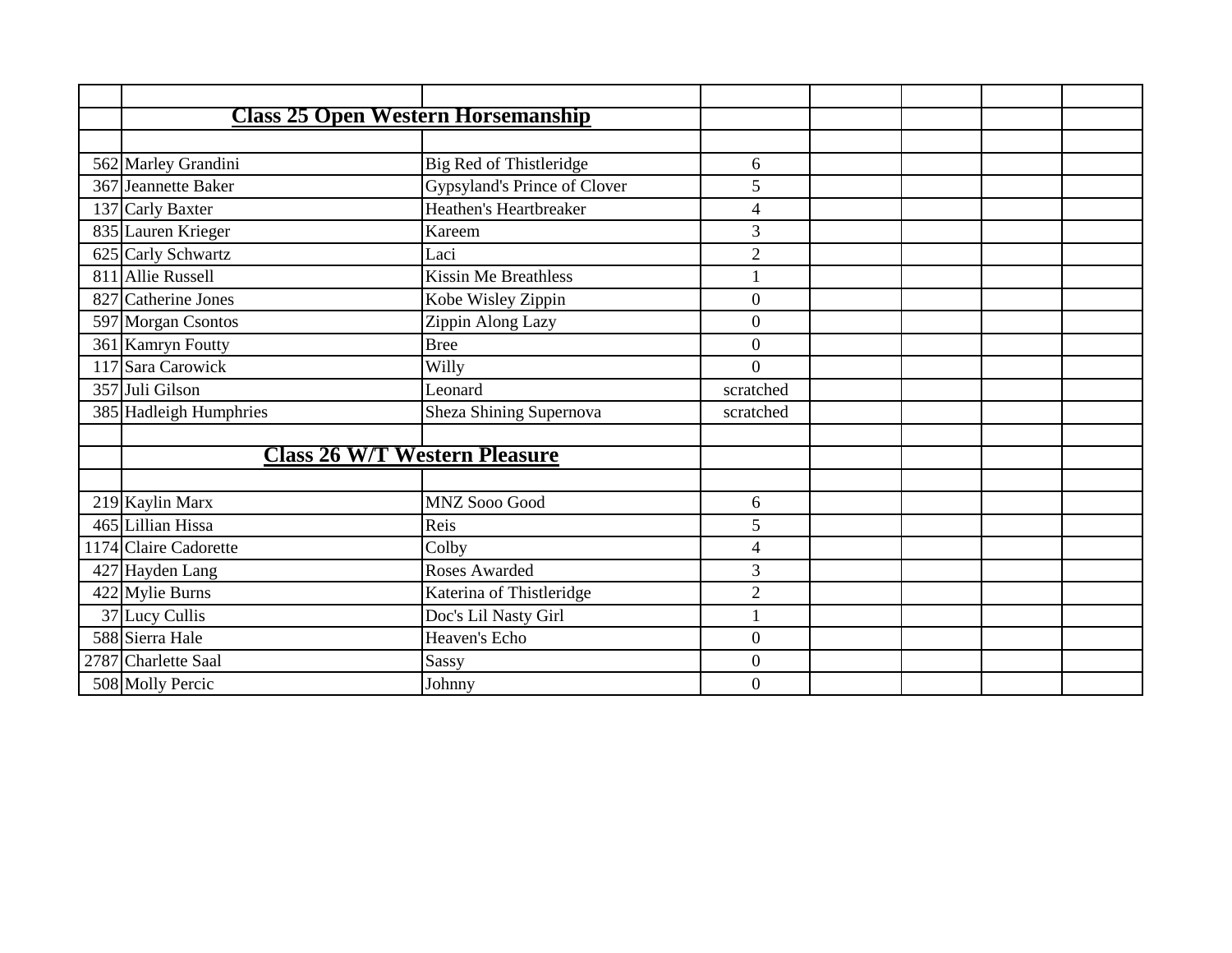|                       | Class 27 W/T Golf Ball & Spoon            |                  |  |
|-----------------------|-------------------------------------------|------------------|--|
|                       |                                           |                  |  |
| 291 Kaylin Marx       | <b>MNZ Sooo Good</b>                      | 6                |  |
| 1174 Claire Cadorette | Colby                                     | 5                |  |
| 37 Lucy Cullis        | Doc's Lil Nasty Girl                      | 4                |  |
| 508 Molly Percic      | Johnny                                    | $\overline{3}$   |  |
| 588 Sierra Hale       | Heaven's Echo                             | $\overline{2}$   |  |
| 427 Hayden Lang       | Roses Awarded                             |                  |  |
| 103 Josephine Raines  | Anywhere After Me                         | $\boldsymbol{0}$ |  |
| 2787 Charlette Saal   | Sassy                                     | $\overline{0}$   |  |
| 5 Sofia Giorgi        | Joey                                      | $\Omega$         |  |
| 101 Logan Workman     | <b>Alert The Press DFM</b>                | scratched        |  |
|                       | <b>Class 28 Novice Western Pleasure</b>   |                  |  |
| 429 McKenzie Thompson | Sorensen's Olaf                           | 6                |  |
| 829 Emily Cvelbar     | <b>Lord Sebastian of Enchanted Forest</b> | 5                |  |
| 2788 Zoie Saal        | Zippinhot Investment                      | $\overline{4}$   |  |
| 225 Sydney Toivonen   | Jafar                                     | $\overline{3}$   |  |
| 135 Samantha Urbas    | <b>Tall Dark N Good</b>                   | $\overline{2}$   |  |
| 705 Audrey Kilmer     | Cheyenne                                  |                  |  |
| 1313 Riley Ashcraft   | Carma                                     | $\overline{0}$   |  |
| 621 Sienna McCormick  | <b>True Deadly Obsession</b>              | $\Omega$         |  |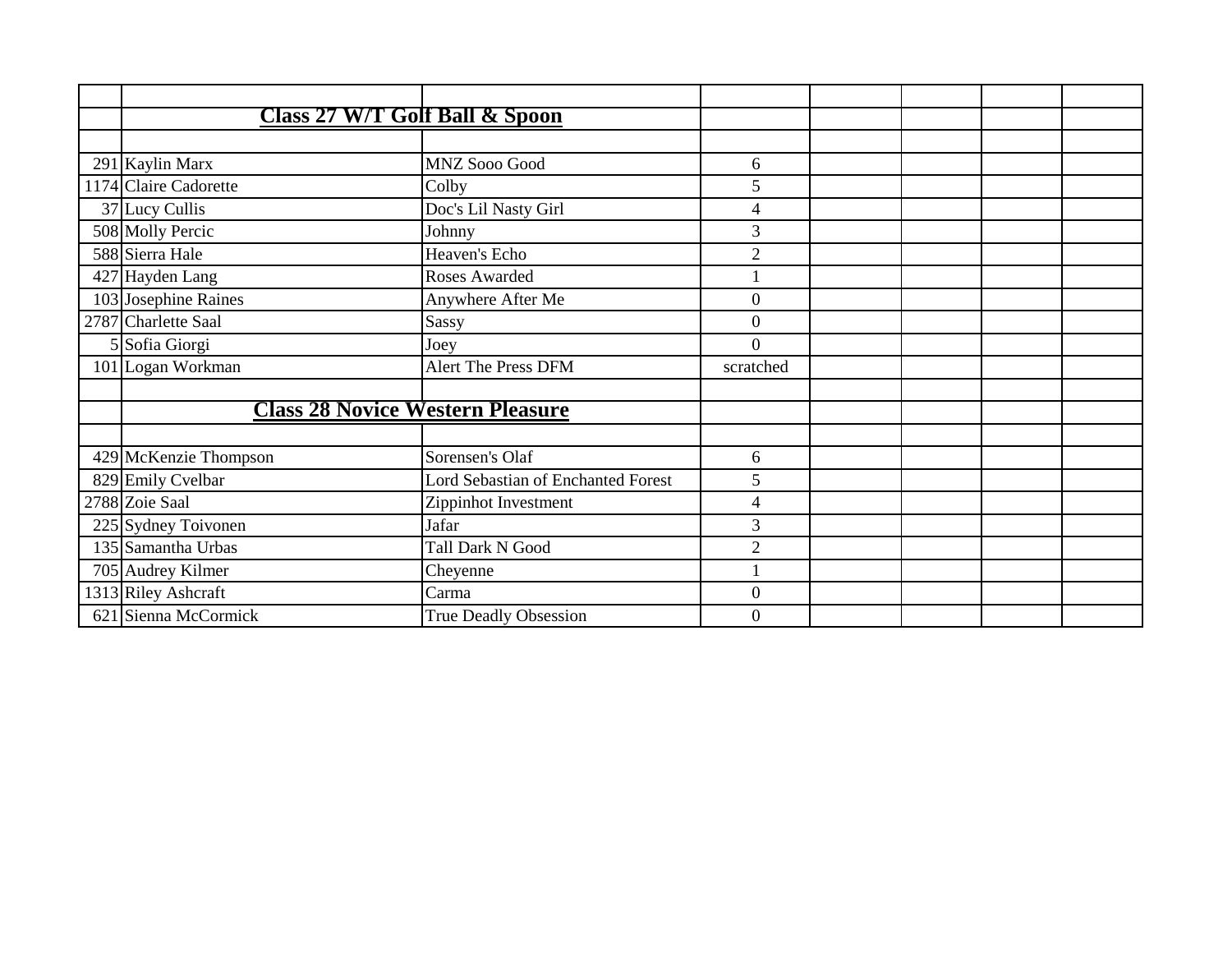| <b>Class 29 Open Western Pleasure</b> |                                                 |                  |  |  |
|---------------------------------------|-------------------------------------------------|------------------|--|--|
|                                       |                                                 |                  |  |  |
| 835 Lauren Krieger                    | Kareem                                          | 6                |  |  |
| 367 Jeannette Baker                   | Gypsyland's Prince of Clover                    | 5                |  |  |
| 137 Carly Baxter                      | Heathen's Heartbreaker                          | $\overline{4}$   |  |  |
| 562 Marley Grandini                   | Big Red of Thistleridge                         | 3                |  |  |
| 625 Carly Schwartz                    | Laci                                            | $\overline{2}$   |  |  |
| 117 Sara Carowick                     | Willy                                           | $\mathbf{1}$     |  |  |
| 827 Catherine Jones                   | Kobe Wisley Zippin                              | $\boldsymbol{0}$ |  |  |
| 811 Allie Russell                     | <b>Kissin Me Breathless</b>                     | $\overline{0}$   |  |  |
| 361 Kamryn Foutty                     | <b>Bree</b>                                     | $\overline{0}$   |  |  |
| 357 Juli Gilson                       | Leonard                                         | scratched        |  |  |
| 385 Hadleigh Humphries                | Sheza Shining Supernova                         | scratched        |  |  |
|                                       |                                                 |                  |  |  |
|                                       | <b>Class 30 W/T Equitation over X-Rails</b>     |                  |  |  |
|                                       |                                                 |                  |  |  |
| 37 Lucy Cullis                        | Doc's Lil Nasty Girl                            | 6                |  |  |
| 958 Caroline Markulis                 | Little Britches Kat                             | 5                |  |  |
| 422 Mylie Burns                       | Katerina of Thistleridge                        | $\overline{4}$   |  |  |
| Reagan Lee                            | Joey                                            | 3                |  |  |
| 465 Lillian Hissa                     | Reis                                            | <b>DQ</b>        |  |  |
| 5 Sofia Giorgi                        | Joey                                            | <b>DQ</b>        |  |  |
|                                       |                                                 |                  |  |  |
|                                       | <b>Class 31 W/T Working Hunter over X-Rails</b> |                  |  |  |
|                                       |                                                 |                  |  |  |
| 958 Caroline Markulis                 | Little Britches Kat                             | 6                |  |  |
| 465 Lillian Hissa                     | Reis                                            | 5                |  |  |
| 422 Mylie Burns                       | Katerina of Thistleridge                        | $\overline{4}$   |  |  |
| 4 Reagan Lee                          | Joey                                            | 3                |  |  |
| 37 Lucy Cullis                        | Doc's Lil Nasty Girl                            | $\overline{2}$   |  |  |
| 5 Sofia Giorgi                        | Joey                                            | <b>DO</b>        |  |  |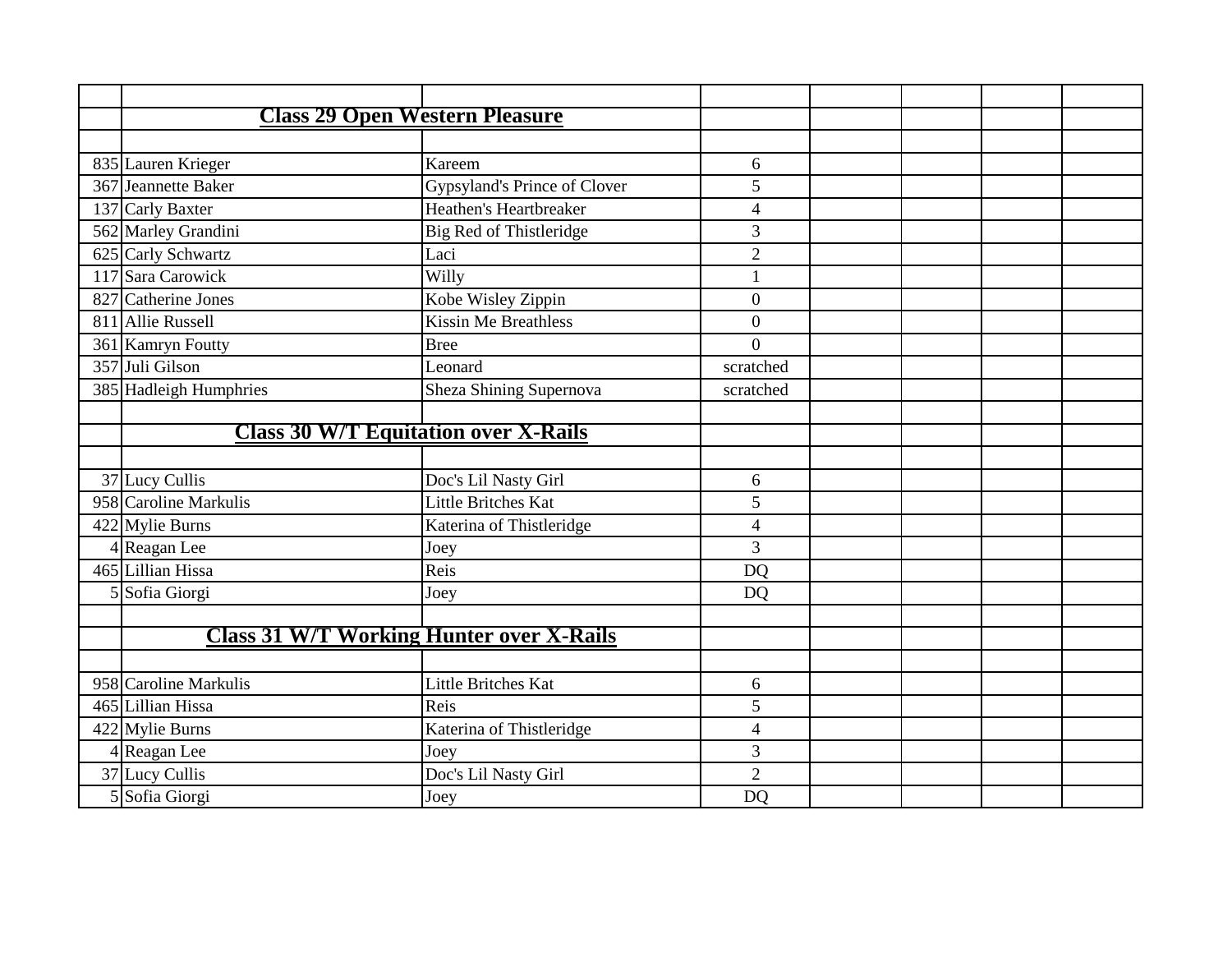| <b>Class 32 W/T/C Equitation over X-Rails</b> |                                                   |                |  |  |
|-----------------------------------------------|---------------------------------------------------|----------------|--|--|
|                                               |                                                   |                |  |  |
| 385 Hadleigh Humphries                        | Sheza Shining Supernova                           | 6              |  |  |
| 225 Sydney Toivonen                           | Jafar                                             | 5              |  |  |
| 705 Audrey Kilmer                             | Cheyenne                                          | $\overline{4}$ |  |  |
| 429 McKenzie Thompson                         | Sorensen's Olaf                                   | 3              |  |  |
| 829 Emily Cvelbar                             | <b>Lord Sebastian of Enchanted Forest</b>         | $\overline{2}$ |  |  |
| 135 Samantha Urbas                            | <b>Tall Dark N Good</b>                           |                |  |  |
| 190 Rylie Winters                             | Arlo MHS                                          | <b>DQ</b>      |  |  |
|                                               |                                                   |                |  |  |
|                                               | <b>Class 33 W/T/C Working Hunter over X-Rails</b> |                |  |  |
|                                               |                                                   |                |  |  |
| 385 Hadleigh Humphries                        | Sheza Shining Supernova                           | 6              |  |  |
| 429 McKenzie Thompson                         | Sorensen's Olaf                                   | 5              |  |  |
| 829 Emily Cvelbar                             | Lord Sebastian of Enchanted Forest                | $\overline{4}$ |  |  |
| 190 Rylie Winters                             | Arlo MHS                                          | 3              |  |  |
| 135 Samantha Urbas                            | <b>Tall Dark N Good</b>                           | $\overline{2}$ |  |  |
| 705 Audrey Kilmer                             | Cheyenne                                          | <b>DQ</b>      |  |  |
| 225 Sydney Toivonen                           | Jafar                                             | <b>DQ</b>      |  |  |
|                                               |                                                   |                |  |  |
|                                               | <b>Class 34 Equitation over 2' Fences</b>         |                |  |  |
|                                               |                                                   |                |  |  |
| 323 Kailyn Foutty                             | Star of Wynn-Dixie                                | 6              |  |  |
| 367 Jeannette Baker                           | Gypsyland's Prince of Clover                      | 5              |  |  |
| 181 Stella Montague                           | Flight of the Phoenix                             | $\overline{4}$ |  |  |
| 625 Carly Schwartz                            | Laci                                              | 3              |  |  |
| 3 Cait Ryan                                   | Ranger                                            | $\overline{2}$ |  |  |
| 835 Lauren Krieger                            | Kareem                                            |                |  |  |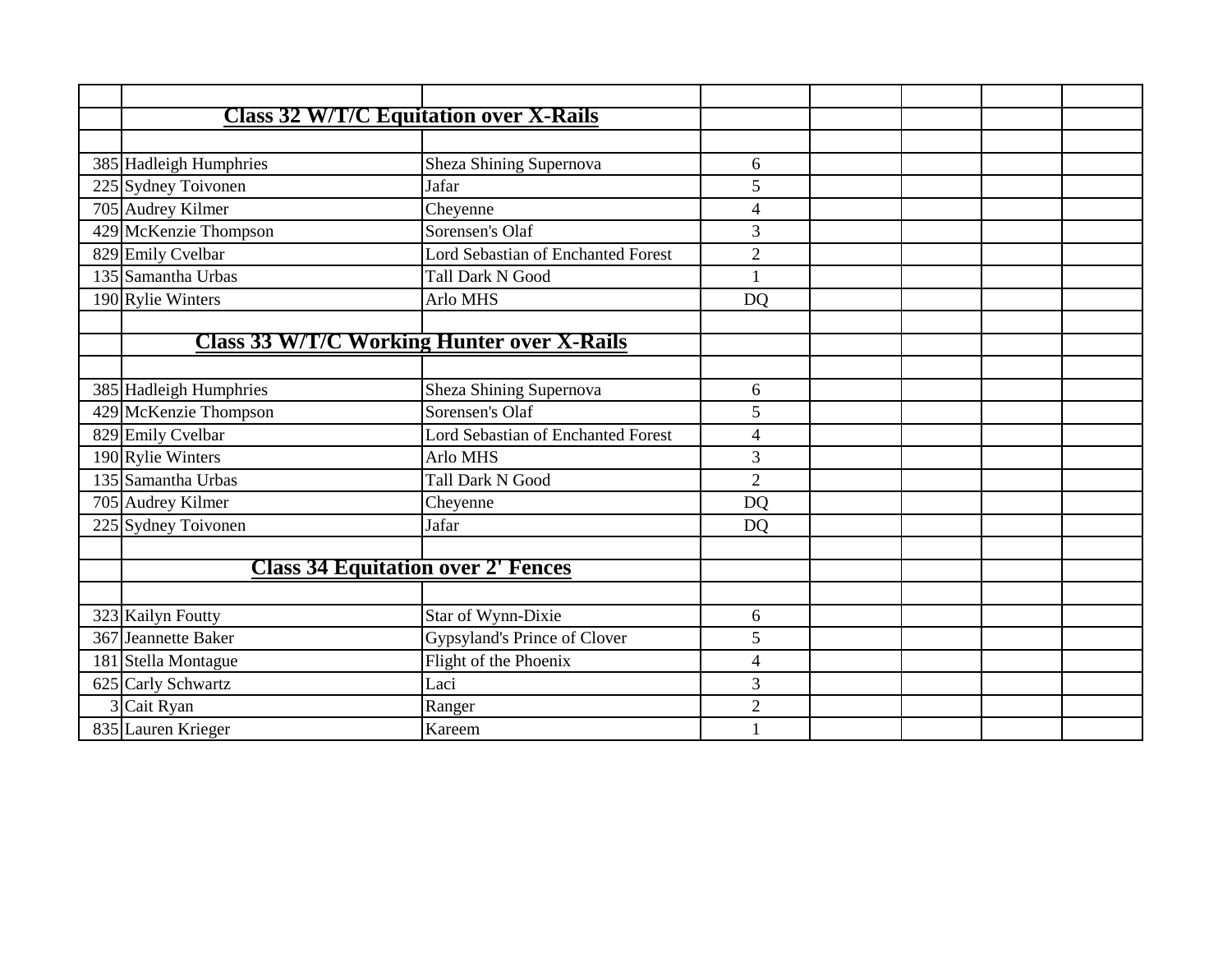| <b>Class 35 Hunter over 2' Fences</b> |                              |                  |  |  |
|---------------------------------------|------------------------------|------------------|--|--|
|                                       |                              |                  |  |  |
| 625 Carly Schwartz                    | Laci                         | 6                |  |  |
| 181 Stella Montague                   | Flight of the Phoenix        | 5                |  |  |
| 323 Kailyn Foutty                     | Star of Wynn-Dixie           | 4                |  |  |
| 367 Jeannette Baker                   | Gypsyland's Prince of Clover | 3                |  |  |
| 835 Lauren Krieger                    | Kareem                       | $\overline{2}$   |  |  |
| 3 Cait Ryan                           | Ranger                       |                  |  |  |
|                                       |                              |                  |  |  |
| <b>Class 36 W/T Trail</b>             |                              |                  |  |  |
|                                       |                              |                  |  |  |
| 2787 Charlette Saal                   | <b>Sassy</b>                 | 6                |  |  |
| 508 Molly Percic                      | Johnny                       | 5                |  |  |
| 101 Logan Workman                     | <b>Alert The Press DFM</b>   | 4                |  |  |
| 4 Reagan Lee                          | Joey                         | 3                |  |  |
| 588 Sierra Hale                       | Heaven's Echo                | $\overline{2}$   |  |  |
| 958 Caroline Markulis                 | Little Britches Kat          |                  |  |  |
| 1174 Claire Cadorette                 | Colby                        | $\boldsymbol{0}$ |  |  |
| 103 Josephine Raines                  | Anywhere After Me            | $\boldsymbol{0}$ |  |  |
| 427 Hayden Lang                       | Roses Awarded                | $\boldsymbol{0}$ |  |  |
| 465 Lillian Hissa                     | Reis                         | $\mathbf{0}$     |  |  |
| 5 Sofia Giorgi                        | Joey                         | $\boldsymbol{0}$ |  |  |
| 37 Lucy Cullis                        | Doc's Lil Nasty Girl         | $\theta$         |  |  |
| 422 Mylie Burns                       | Katerina of Thistleridge     | scratched        |  |  |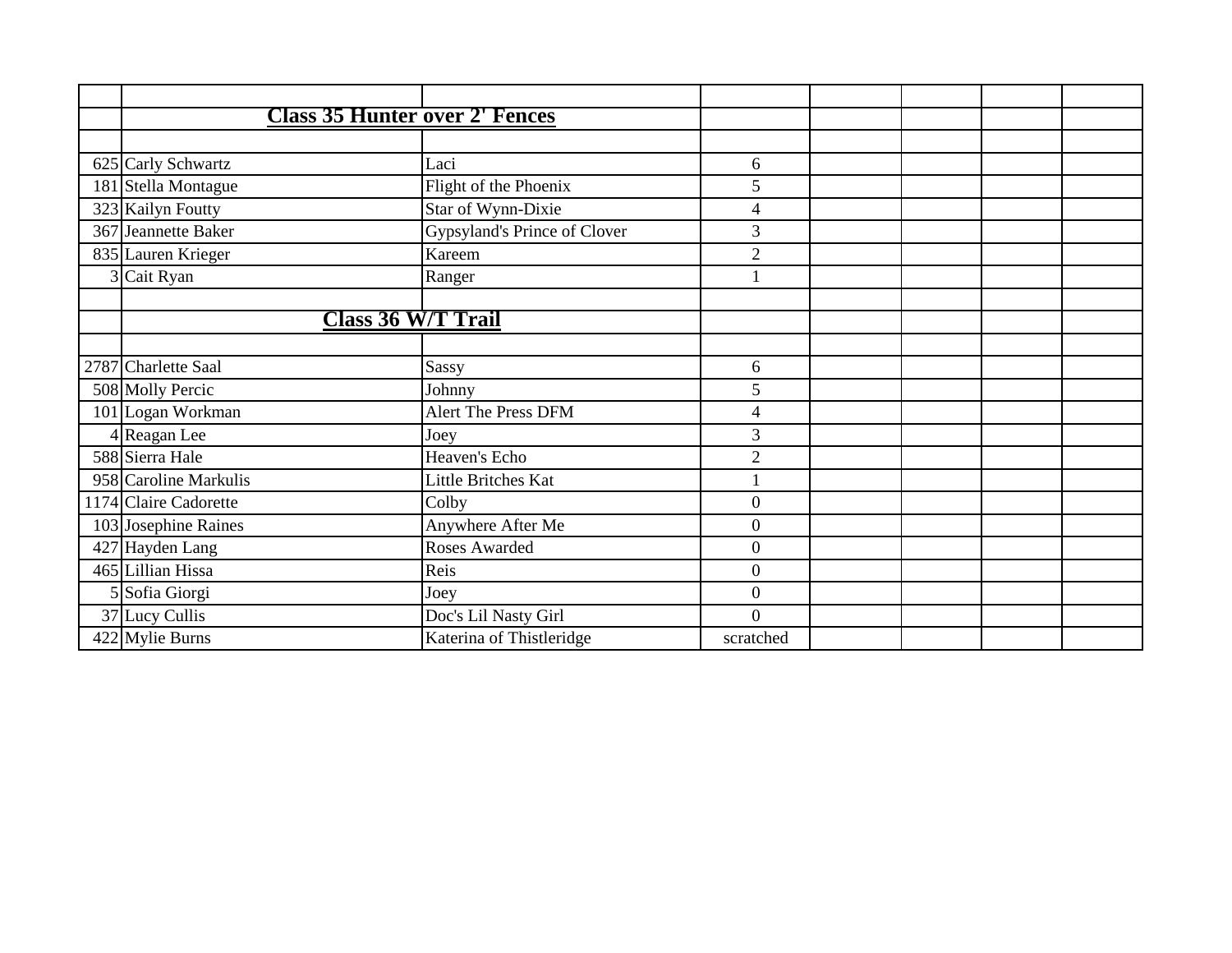|                        | <b>Class 37 Novice Trail</b>              |                  |  |  |
|------------------------|-------------------------------------------|------------------|--|--|
|                        |                                           |                  |  |  |
| 181 Stella Montague    | Flight of the Phoenix                     | 6                |  |  |
| 429 McKenzie Thompson  | Sorensen's Olaf                           | 5                |  |  |
| 2788 Zoie Saal         | Zippinhot Investment                      | $\overline{4}$   |  |  |
| 590 Daytona Hale       | Finch                                     | 3                |  |  |
| 829 Emily Cvelbar      | <b>Lord Sebastian of Enchanted Forest</b> | $\overline{2}$   |  |  |
| 606 Claire Welder      | <b>GGR Deuce Coupe</b>                    | 1                |  |  |
| 1313 Riley Ashcraft    | Carma                                     | $\boldsymbol{0}$ |  |  |
| 621 Sienna McCormick   | True Deadly Obsession                     | $\overline{0}$   |  |  |
| 705 Audrey Kilmer      | Cheyenne                                  | $\overline{0}$   |  |  |
| 225 Sydney Toivonen    | Jafar                                     | $\overline{0}$   |  |  |
| 822 Maddie Pucell      | Nemo                                      | $\overline{0}$   |  |  |
| 593 Laila Raico        | Whata Surgarfoot Gal                      | $\overline{0}$   |  |  |
| 190 Rylie Winters      | <b>Arlo MHS</b>                           | $\overline{0}$   |  |  |
| 3 Cait Ryan            | Ranger                                    | $\overline{0}$   |  |  |
| 135 Samantha Urbas     | <b>Tall Dark N Good</b>                   | $\overline{0}$   |  |  |
|                        |                                           |                  |  |  |
|                        | <b>Class 38 Open Trail</b>                |                  |  |  |
|                        |                                           |                  |  |  |
| 385 Hadleigh Humphries | Sheza Shining Supernova                   | $\overline{2}$   |  |  |
| 811 Allie Russell      | <b>Kissin Me Breathless</b>               | $\mathbf{1}$     |  |  |
| 827 Catherine Jones    | Kobe Wisley Zippin                        | scratched        |  |  |
| 367 Jeannette Baker    | Gypsyland's Prince of Clover              | scratched        |  |  |
| 562 Marley Grandini    | Big Red of Thistleridge                   | scratched        |  |  |
| 361 Kamryn Foutty      | <b>Bree</b>                               | scratched        |  |  |
| 117 Sara Carowick      | Willy                                     | scratched        |  |  |
| 625 Carly Schwartz     | Laci                                      | scratched        |  |  |